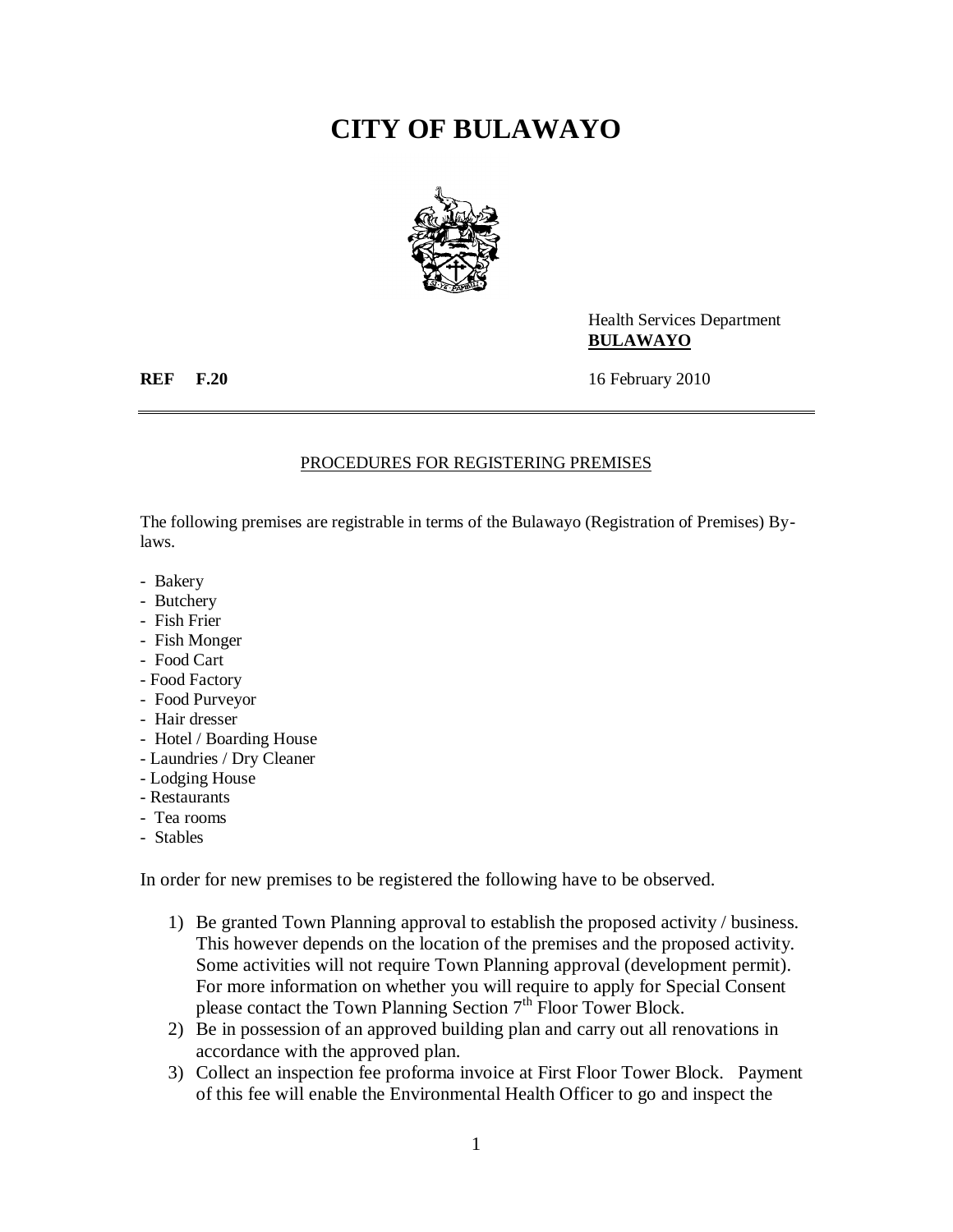premises. The aim of the inspection will be to assess whether the premises meet the minimum requirements and to advise on any issue which might need to be attended to.

- 4) If the premises meet the minimum requirements you will be advised to apply for a registration certificate. If they do not, you will be advised in writing on what you need to attend to before you can be issued with a registration certificate.
- 5) A Registration Certificate will be valid up to 31 December of the current year and will have to be renewed annually.
- 6) For renewal, you fill in the Application for Registration Certificate form and pay the renewal fee. The Registration Certificate will be renewed if your premises are satisfactory.

This information serves only as a guideline, for exact advice on your premises you are encouraged to visit the Health Services Department , Environmental Health Branch in person.

## Procedure for Licencing Premises

In terms of the Shop Licences Act Chapter 14.17 no person shall in any shop, store or other fixed place of business, carry on the trade or business of selling or letting for hire any goods except in terms of a shop licence.

To sell means to sell by retail or wholesale and include:-

- a) to exchange or barter
- b) to offer, keep or expose for sale

Therefore all premises where selling of goods takes place have to be licenced. The procedure for obtaining a new licence is as follows;

- a) Apply for a Shop licence to the Chamber Secretary. Application Forms will be given after paying the application and inspection fees.
- b) The Forms given will enable you to concurrently apply for a trading licence and a trading permit.
- c) As soon as an Environmental Health Officer receives your application for a trading permit he / she will visit your premises to assess if they are suitable for licencing.
- d) If the premises are suitable your application for a trading permit will be approved. A trading permit is valid for three (3) months and allows you to commence trading whilst your trading licence is being processed.
- e) An application for a trading licence is considered during monthly Council meetings. The Chamber Secretary will give you a date when your application will be heard by the Council and you will be required to place two notices in the local newspaper before this date. The first publication of notice (advert) shall be made between  $28 - 42$  days before the date of the Council meeting. The second